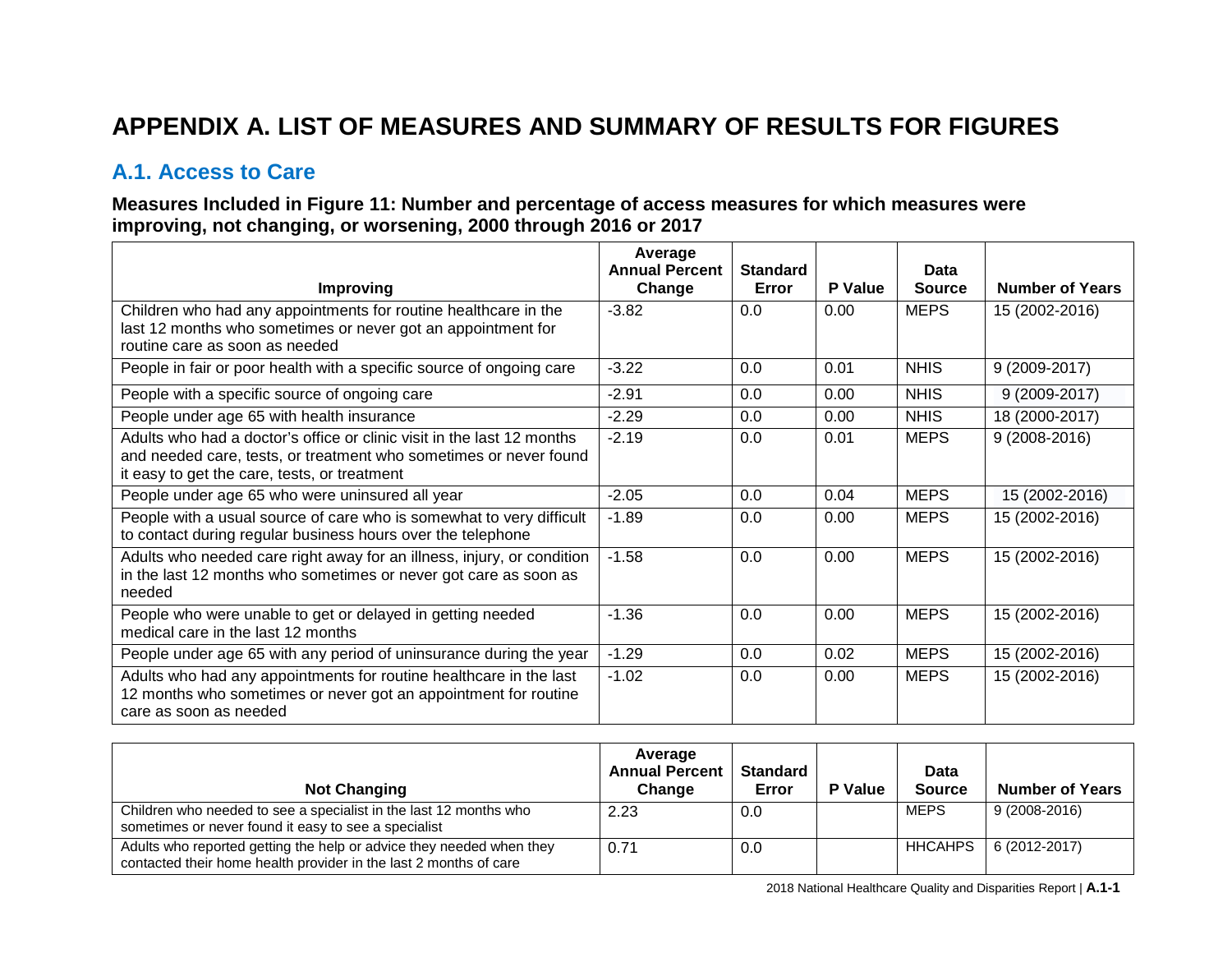| <b>Not Changing</b>                                                                                                     | Average<br><b>Annual Percent</b><br>Change | <b>Standard</b><br>Error | P Value | <b>Data</b><br><b>Source</b> | <b>Number of Years</b> |
|-------------------------------------------------------------------------------------------------------------------------|--------------------------------------------|--------------------------|---------|------------------------------|------------------------|
| Adults who needed to see a specialist in the last 12 months who sometimes<br>or never found it easy to see a specialist | 0.39                                       | 0.0                      |         | <b>MEPS</b>                  | $9(2008-2016)$         |
| People with a usual primary care provider                                                                               | 0.32                                       | 0.0                      |         | <b>MEPS</b>                  | 15 (2002-2016)         |
| People with a usual source of care, excluding hospital emergency rooms,<br>who has office hours at night or on weekends | 0.21                                       | 0.0                      |         | <b>MEPS</b>                  | 15 (2002-2016)         |
| People who were unable to get or delayed in getting needed prescription<br>medicines in the last 12 months              | 0.07                                       | 0.0                      |         | <b>MEPS</b>                  | 15 (2002-2016)         |
| People who were unable to get or delayed in getting needed dental care in<br>the last 12 months                         | $-0.62$                                    | 0.0                      |         | <b>MEPS</b>                  | 15 (2002-2016)         |

| Worsening                                                                                                                                                                                     | Average<br><b>Annual Percent</b><br>Change | <b>Standard</b><br>Error | <b>P</b> Value | Data<br><b>Source</b> | <b>Number of Years</b> |
|-----------------------------------------------------------------------------------------------------------------------------------------------------------------------------------------------|--------------------------------------------|--------------------------|----------------|-----------------------|------------------------|
| Adults age 65 and over with any private health insurance                                                                                                                                      | 2.43                                       | 0.0                      | 0.00           | <b>NHIS</b>           | 18 (2000-2017)         |
| Children who had a doctor's office or clinic visit in the last 12 months and<br>needed care, tests, or treatment who sometimes or never found it easy to<br>get the care, tests, or treatment | 2.34                                       | 0.0                      | 0.01           | MEPS                  | $9(2008-2016)$         |
| People under age 65 with any private health insurance                                                                                                                                         | .38                                        | 0.0                      | 0.00           | <b>NHIS</b>           | 18 (2000-2017)         |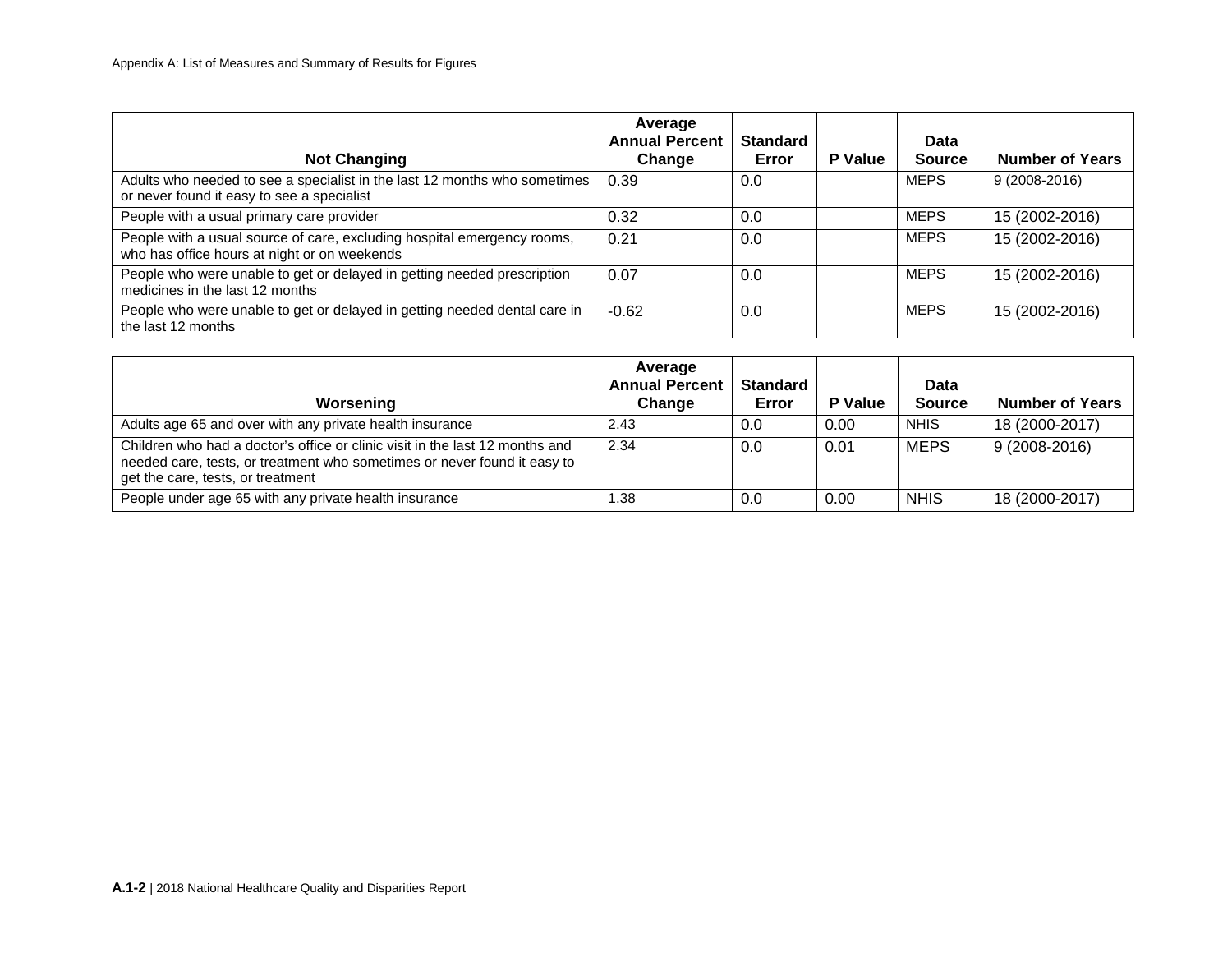## **Measures included in Figure 22: Number and percentage of access measures for which members of selected groups experienced better, same, or worse access to care compared with reference group, 2016 or 2017**

**Poor Households vs. High-Income Households**

|      | Poor Households Better Than High-Income Households | Relative<br><b>Difference</b> | Z Score | Data Source | Data Year |
|------|----------------------------------------------------|-------------------------------|---------|-------------|-----------|
| None |                                                    |                               |         |             |           |

| Poor Households Same as High-Income Households                                                                          | <b>Relative</b><br><b>Difference</b> | <b>Z</b> Score | Data Source | Data Year |
|-------------------------------------------------------------------------------------------------------------------------|--------------------------------------|----------------|-------------|-----------|
| People with a usual source of care, excluding hospital emergency rooms, who has<br>office hours at night or on weekends | 6.93                                 |                | MEPS        | 2016      |

| Poor Households Worse Than High-Income Households                                                                                                                                             | <b>Relative</b><br><b>Difference</b> | <b>Z</b> Score | Data Source | Data Year |
|-----------------------------------------------------------------------------------------------------------------------------------------------------------------------------------------------|--------------------------------------|----------------|-------------|-----------|
| People under age 65 with any private health insurance                                                                                                                                         | 780.00                               | 74.0           | <b>NHIS</b> | 2017      |
| People under age 65 with health insurance                                                                                                                                                     | 358.97                               | 19.23          | <b>NHIS</b> | 2017      |
| People under age 65 who were uninsured all year                                                                                                                                               | 213.9                                | 11.29          | <b>MEPS</b> | 2016      |
| People under age 65 with any period of uninsurance during the year                                                                                                                            | 188.24                               | 16.46          | <b>MEPS</b> | 2016      |
| People who were unable to get or delayed in getting needed dental care in the last<br>12 months                                                                                               | 173.01                               | 7.14           | <b>MEPS</b> | 2016      |
| Adults who needed care right away for an illness, injury, or condition in the last 12<br>months who sometimes or never got care as soon as needed                                             | 165.79                               | 6.4            | <b>MEPS</b> | 2016      |
| Adults who had a doctor's office or clinic visit in the last 12 months and needed care.<br>tests, or treatment who sometimes or never found it easy to get the care, tests, or<br>treatment   | 138.68                               | 6.19           | <b>MEPS</b> | 2016      |
| People with a specific source of ongoing care                                                                                                                                                 | 128.57                               | 11.59          | <b>NHIS</b> | 2017      |
| Children who had a doctor's office or clinic visit in the last 12 months and needed<br>care, tests, or treatment who sometimes or never found it easy to get the care, tests,<br>or treatment | 115.06                               | 2.43           | <b>MEPS</b> | 2016      |
| Adults age 65 and over with any private health insurance                                                                                                                                      | 99.02                                | 18.4           | <b>NHIS</b> | 2017      |
| Adults who needed to see a specialist in the last 12 months who sometimes or never<br>found it easy to see a specialist                                                                       | 91.67                                | 6.93           | <b>MEPS</b> | 2016      |
| Children who needed to see a specialist in the last 12 months who sometimes or<br>never found it easy to see a specialist                                                                     | 83.45                                | 2.94           | <b>MEPS</b> | 2016      |
| Children who had any appointments for routine healthcare in the last 12 months who<br>sometimes or never got an appointment for routine care as soon as needed                                | 82.5                                 | 2.58           | <b>MEPS</b> | 2016      |
| People in fair or poor health with a specific source of ongoing care                                                                                                                          | 76.74                                | 2.83           | <b>NHIS</b> | 2017      |

2018 National Healthcare Quality and Disparities Report | **A.1-3**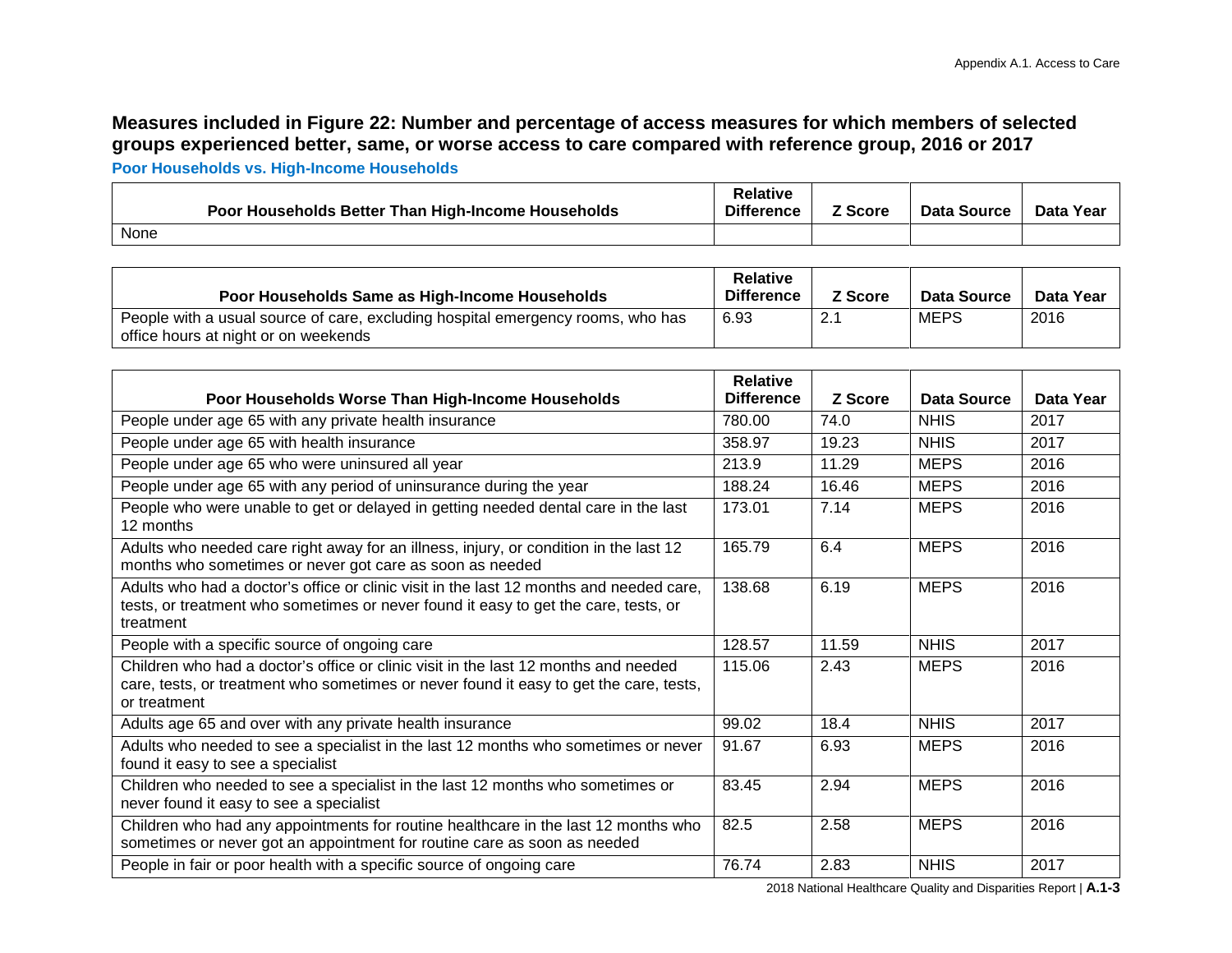| Poor Households Worse Than High-Income Households                                                                                                            | <b>Relative</b><br><b>Difference</b> | Z Score | Data Source | Data Year |
|--------------------------------------------------------------------------------------------------------------------------------------------------------------|--------------------------------------|---------|-------------|-----------|
| People who were unable to get or delayed in getting needed medical care in the last<br>12 months                                                             | 54.41                                | 3.71    | <b>MEPS</b> | 2016      |
| People who were unable to get or delayed in getting needed prescription medicines<br>in the last 12 months                                                   | 46.41                                | 3.18    | <b>MEPS</b> | 2016      |
| People with a usual primary care provider                                                                                                                    | 32.04                                | 5.41    | <b>MEPS</b> | 2016      |
| Adults who had any appointments for routine healthcare in the last 12 months who<br>sometimes or never got an appointment for routine care as soon as needed | 30.83                                | 2.95    | <b>MEPS</b> | 2016      |
| People with a usual source of care who is somewhat to very difficult to contact during<br>regular business hours over the telephone                          | 26.52                                | 2.73    | <b>MEPS</b> | 2016      |

#### **Blacks vs. Whites**

| <b>Measures for Blacks Better Than Whites</b>                                                    | <b>Relative</b><br><b>Difference</b> | <b>Z</b> Score | Data Source | Data Year |
|--------------------------------------------------------------------------------------------------|--------------------------------------|----------------|-------------|-----------|
| People who were unable to get or delayed in getting needed medical care in the last<br>12 months | $-30.93$                             | -3.87          | <b>MEPS</b> | 2016      |

| <b>Measures for Blacks Same as Whites</b>                                                                                                                                                     | <b>Relative</b><br><b>Difference</b> | Z Score | Data Source    | Data Year |
|-----------------------------------------------------------------------------------------------------------------------------------------------------------------------------------------------|--------------------------------------|---------|----------------|-----------|
| Children who had a doctor's office or clinic visit in the last 12 months and needed<br>care, tests, or treatment who sometimes or never found it easy to get the care, tests,<br>or treatment | 59.74                                | 1.82    | <b>MEPS</b>    | 2016      |
| People in fair or poor health with a specific source of ongoing care                                                                                                                          | 19.00                                | 1.06    | <b>NHIS</b>    | 2017      |
| People who were unable to get or delayed in getting needed dental care in the last 12<br>months                                                                                               | 15.02                                | 1.45    | <b>MEPS</b>    | 2016      |
| Children who needed to see a specialist in the last 12 months who sometimes or<br>never found it easy to see a specialist                                                                     | 14.29                                | 0.57    | <b>MEPS</b>    | 2016      |
| People with a specific source of ongoing care                                                                                                                                                 | 6.14                                 | 0.92    | <b>NHIS</b>    | 2017      |
| People under age 65 with health insurance                                                                                                                                                     | 5.66                                 | 1.03    | <b>NHIS</b>    | 2017      |
| People under age 65 who were uninsured all year                                                                                                                                               | 5.19                                 | 0.62    | <b>MEPS</b>    | 2016      |
| Adults who reported getting the help or advice they needed when they contacted their<br>home health provider in the last 2 months of care                                                     | 2.34                                 | 18.63   | <b>HHCAHPS</b> | 2017      |
| People with a usual source of care who is somewhat to very difficult to contact during<br>regular business hours over the telephone                                                           | $-4.26$                              | $-0.64$ | <b>MEPS</b>    | 2016      |
| People with a usual source of care, excluding hospital emergency rooms, who has<br>office hours at night or on weekends                                                                       | $-5.27$                              | $-1.74$ | <b>MEPS</b>    | 2016      |

**A.1-4** | 2018 National Healthcare Quality and Disparities Report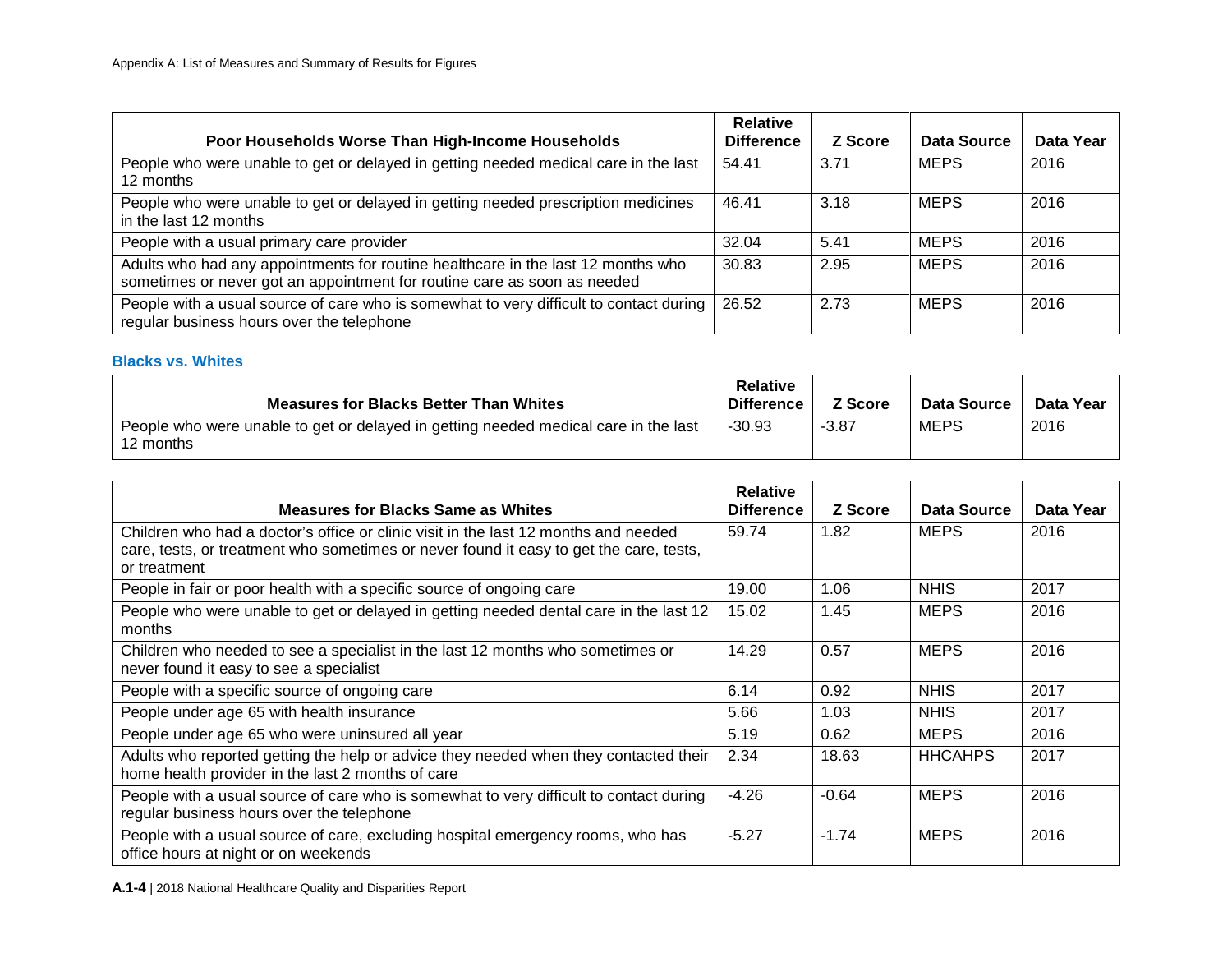| <b>Measures for Blacks Same as Whites</b>                                                                    | <b>Relative</b><br><b>Difference</b> | <b>Z</b> Score | Data Source | Data Year |
|--------------------------------------------------------------------------------------------------------------|--------------------------------------|----------------|-------------|-----------|
| People who were unable to get or delayed in getting needed prescription medicines in  <br>the last 12 months | $-15.96$                             | 1.65           | <b>MEPS</b> | 2016      |

| <b>Measures for Blacks Worse Than Whites</b>                                                                                                                                                | <b>Relative</b><br><b>Difference</b> | Z Score | Data Source | Data Year |
|---------------------------------------------------------------------------------------------------------------------------------------------------------------------------------------------|--------------------------------------|---------|-------------|-----------|
| Adults who had a doctor's office or clinic visit in the last 12 months and needed care,<br>tests, or treatment who sometimes or never found it easy to get the care, tests, or<br>treatment | 81.15                                | 5.27    | <b>MEPS</b> | 2016      |
| Children who had any appointments for routine healthcare in the last 12 months who<br>sometimes or never got an appointment for routine care as soon as needed                              | 69.39                                | 2.81    | <b>MEPS</b> | 2016      |
| Adults who needed care right away for an illness, injury, or condition in the last 12<br>months who sometimes or never got care as soon as needed                                           | 67.01                                | 5.19    | <b>MEPS</b> | 2016      |
| People under age 65 with any private health insurance                                                                                                                                       | 56.37                                | 14.65   | <b>NHIS</b> | 2017      |
| Adults who needed to see a specialist in the last 12 months who sometimes or never<br>found it easy to see a specialist                                                                     | 37.84                                | 3.68    | <b>MEPS</b> |           |
| Adults who had any appointments for routine healthcare in the last 12 months who<br>sometimes or never got an appointment for routine care as soon as needed                                | 35.71                                | 4.02    | <b>MEPS</b> | 2016      |
| Adults age 65 and over with any private health insurance                                                                                                                                    | 31.99                                | 8.65    | <b>NHIS</b> | 2017      |
| People under age 65 with any period of uninsurance during the year                                                                                                                          | 22.22                                | 3.35    | <b>MEPS</b> | 2016      |
| People with a usual primary care provider                                                                                                                                                   | 22.12                                | 4.62    | <b>MEPS</b> | 2016      |

#### **Asians vs. Whites**

|                                                                                                                         | <b>Relative</b>   |         |             |           |
|-------------------------------------------------------------------------------------------------------------------------|-------------------|---------|-------------|-----------|
| <b>Measures for Asians Better Than Whites</b>                                                                           | <b>Difference</b> | Z Score | Data Source | Data Year |
| People who were unable to get or delayed in getting needed prescription medicines in<br>the last 12 months              | $-68.88$          | $-7.44$ | <b>MEPS</b> | 2016      |
| People who were unable to get or delayed in getting needed medical care in the last<br>12 months                        | $-30.23$          | $-2.5$  | <b>MEPS</b> | 2016      |
| People under age 65 with health insurance                                                                               | $-30.19$          | $-4.77$ | <b>NHIS</b> | 2017      |
| People under age 65 who were uninsured all year                                                                         | $-28.51$          | $-2.31$ | <b>MEPS</b> | 2016      |
| People under age 65 with any private health insurance                                                                   | $-15.29$          | $-3.23$ | <b>NHIS</b> | 2017      |
| People with a usual source of care, excluding hospital emergency rooms, who has<br>office hours at night or on weekends | $-13.71$          | $-2.71$ | <b>MEPS</b> | 2016      |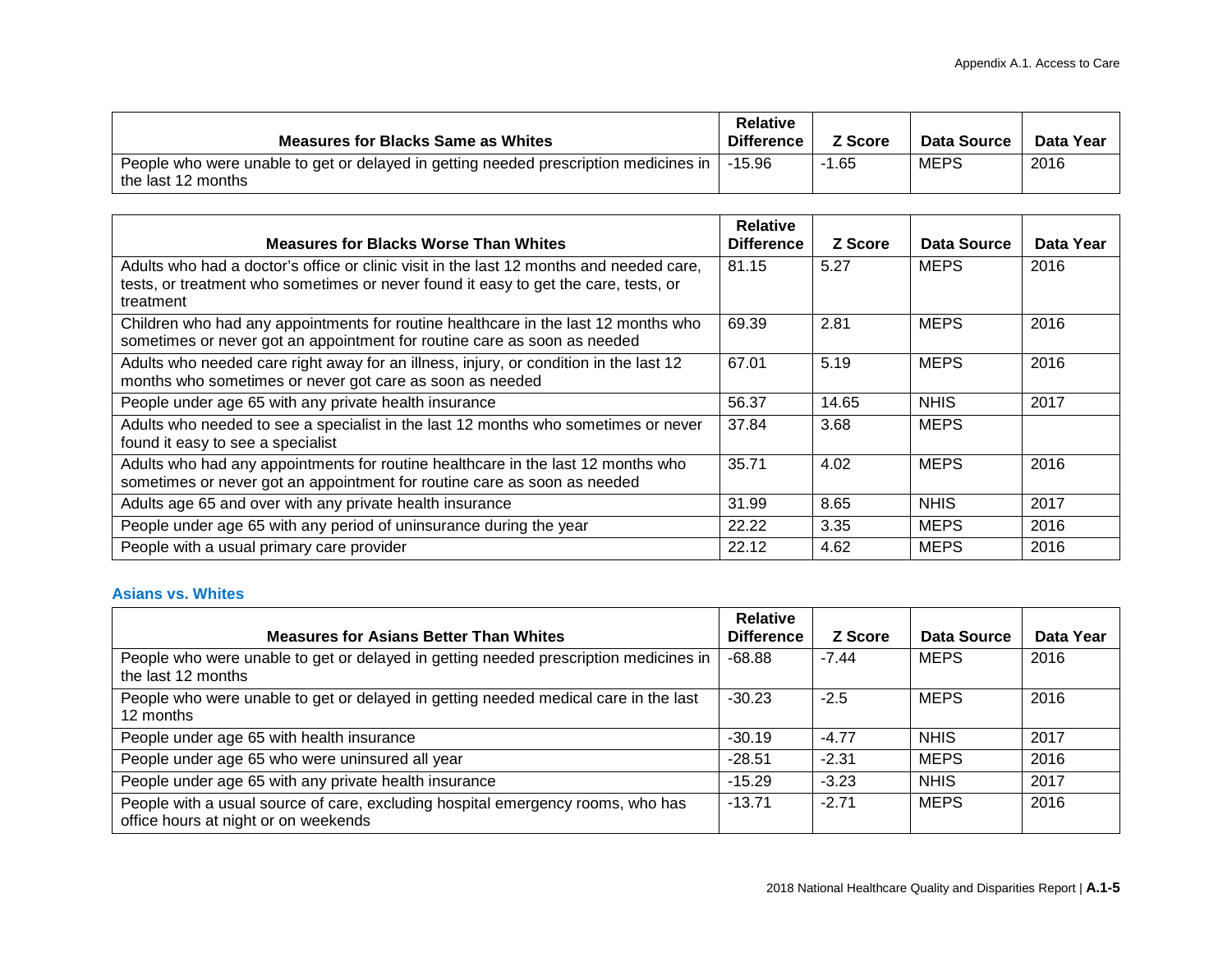| <b>Measures for Asians Same as Whites</b>                                                                                                 | <b>Relative</b><br><b>Difference</b> | Z Score | Data Source    | Data Year |
|-------------------------------------------------------------------------------------------------------------------------------------------|--------------------------------------|---------|----------------|-----------|
| People with a specific source of ongoing care                                                                                             | 10.53                                | 1.15    | <b>NHIS</b>    | 2017      |
| Adults who reported getting the help or advice they needed when they contacted their<br>home health provider in the last 2 months of care | 1.11                                 | 2.99    | <b>HHCAHPS</b> | 2017      |
| People with a usual source of care who is somewhat to very difficult to contact during<br>regular business hours over the telephone       | $-0.71$                              | $-0.07$ | <b>MEPS</b>    | 2016      |
| People under age 65 with any period of uninsurance during the year                                                                        | $-11.11$                             | $-1.47$ | <b>MEPS</b>    | 2016      |
| People who were unable to get or delayed in getting needed dental care in the last 12<br>months                                           | $-17.38$                             | $-1.15$ | <b>MEPS</b>    | 2016      |
| People in fair or poor health with a specific source of ongoing care                                                                      | $-24.00$                             | $-0.8$  | <b>NHIS</b>    | 2017      |

| <b>Measures for Asians Worse Than Whites</b>                                                                                                                                                | <b>Relative</b><br><b>Difference</b> | Z Score | Data Source | Data Year |
|---------------------------------------------------------------------------------------------------------------------------------------------------------------------------------------------|--------------------------------------|---------|-------------|-----------|
| Children who had any appointments for routine healthcare in the last 12 months who<br>sometimes or never got an appointment for routine care as soon as needed                              | 112.24                               | 2.44    | <b>MEPS</b> | 2016      |
| Adults who had any appointments for routine healthcare in the last 12 months who<br>sometimes or never got an appointment for routine care as soon as needed                                | 104.76                               | 5.61    | <b>MEPS</b> | 2016      |
| Adults who needed care right away for an illness, injury, or condition in the last 12<br>months who sometimes or never got care as soon as needed                                           | 76.29                                | 2.34    | <b>MEPS</b> | 2016      |
| Adults who had a doctor's office or clinic visit in the last 12 months and needed care,<br>tests, or treatment who sometimes or never found it easy to get the care, tests, or<br>treatment | 70.84                                | 3.1     | <b>MEPS</b> | 2016      |
| Adults who needed to see a specialist in the last 12 months who sometimes or never<br>found it easy to see a specialist                                                                     | 59.46                                | 3.3     | <b>MEPS</b> | 2016      |
| Adults age 65 and over with any private health insurance                                                                                                                                    | 39.03                                | 7.76    | <b>NHIS</b> | 2017      |
| People with a usual primary care provider                                                                                                                                                   | 24.78                                | 3.68    | <b>MEPS</b> | 2016      |

#### **American Indians and Alaska Natives vs. Whites**

| Measures for American Indians and Alaska Natives Better Than Whites | <b>Relative</b><br><b>Difference</b> | <sup>7</sup> Score | <b>Data</b><br>Source | Data Year |
|---------------------------------------------------------------------|--------------------------------------|--------------------|-----------------------|-----------|
| None                                                                |                                      |                    |                       |           |

| <b>Measures for American Indians and Alaska Natives Same as Whites</b> | <b>Relative</b><br><b>Difference</b> | <sup>7</sup> Score | <b>Data</b><br>Source | Data Year |
|------------------------------------------------------------------------|--------------------------------------|--------------------|-----------------------|-----------|
| People with a usual primary care provider                              |                                      | 0.9                | <b>MEPS</b>           | 2016      |

**A.1-6** | 2018 National Healthcare Quality and Disparities Report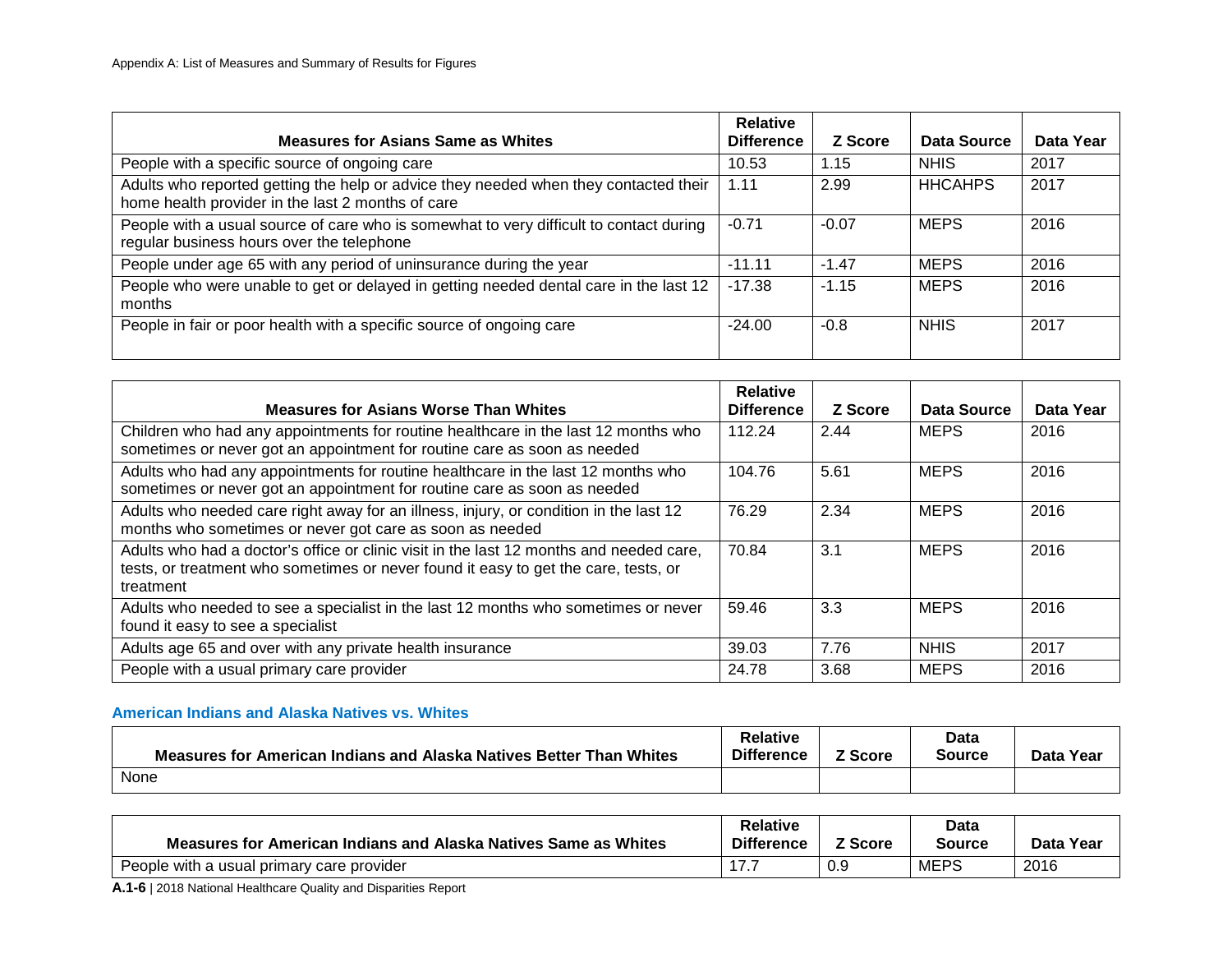|                                                                                                                                           | <b>Relative</b>   |         | Data           |           |
|-------------------------------------------------------------------------------------------------------------------------------------------|-------------------|---------|----------------|-----------|
| Measures for American Indians and Alaska Natives Same as Whites                                                                           | <b>Difference</b> | Z Score | <b>Source</b>  | Data Year |
| People in fair or poor health with a specific source of ongoing care                                                                      | 17.0              | 0.34    | <b>NHIS</b>    | 2017      |
| People with a specific source of ongoing care                                                                                             | 15.79             | 0.66    | <b>NHIS</b>    | 2017      |
| People with a usual source of care, excluding hospital emergency rooms, who has<br>office hours at night or on weekends                   | 15.29             | 1.07    | <b>MEPS</b>    | 2016      |
| People with a usual source of care who is somewhat to very difficult to contact during<br>regular business hours over the telephone       | 12.06             | 0.44    | <b>MEPS</b>    | 2016      |
| Adults who reported getting the help or advice they needed when they contacted their<br>home health provider in the last 2 months of care | $-2.59$           | $-4.2$  | <b>HHCAHPS</b> | 2017      |

|                                                                    | <b>Relative</b>   |         | Data          |           |
|--------------------------------------------------------------------|-------------------|---------|---------------|-----------|
| Measures for American Indians and Alaska Natives Worse Than Whites | <b>Difference</b> | Z Score | <b>Source</b> | Data Year |
| People under age 65 who were uninsured all year                    | 201.66            | 4.08    | <b>MEPS</b>   | 2016      |
| People under age 65 with health insurance                          | 153.77            | 5.23    | <b>NHIS</b>   | 2017      |
| People under age 65 with any period of uninsurance during the year | 111.64            | 4.86    | <b>MEPS</b>   | 2016      |
| People under age 65 with any private health insurance              | 100.32            | 9.17    | <b>NHIS</b>   | 2017      |
| Adults age 65 and over with any private health insurance           | 50.1              | 3.59    | <b>NHIS</b>   | 2017      |

#### **Native Hawaiians/Pacific Islanders vs. Whites**

| Measures for Native Hawaiians/Pacific Islanders Better Than Whites | <b>Relative</b><br><b>Difference</b> | <sup>7</sup> Score | Data<br>Source | Data Year |
|--------------------------------------------------------------------|--------------------------------------|--------------------|----------------|-----------|
| None                                                               |                                      |                    |                |           |

| Measures for Native Hawaiians/Pacific Islanders Same as Whites                                                                            | Relative<br><b>Difference</b> | <b>Z</b> Score | Data<br><b>Source</b> | Data Year |
|-------------------------------------------------------------------------------------------------------------------------------------------|-------------------------------|----------------|-----------------------|-----------|
| People with a specific source of ongoing care                                                                                             | 76.32                         | 1.52           | <b>NHIS</b>           | -2017     |
| People under age 65 with any private health insurance                                                                                     | 43.31                         | 1.72           | <b>NHIS</b>           | -2017     |
| People under age 65 with health insurance                                                                                                 | 5.66                          | 0.19           | <b>NHIS</b>           | 2017      |
| Adults who reported getting the help or advice they needed when they contacted their<br>home health provider in the last 2 months of care | 1.11                          | 1.12           | <b>HHCAHPS</b>        | 2017      |

| Measures for Native Hawaiians/Pacific Islanders Worse Than Whites | <b>Relative</b><br><b>Difference</b> | <sup>7</sup> Score | <b>Data</b><br><b>Source</b> | Data Year |
|-------------------------------------------------------------------|--------------------------------------|--------------------|------------------------------|-----------|
| None                                                              |                                      |                    |                              |           |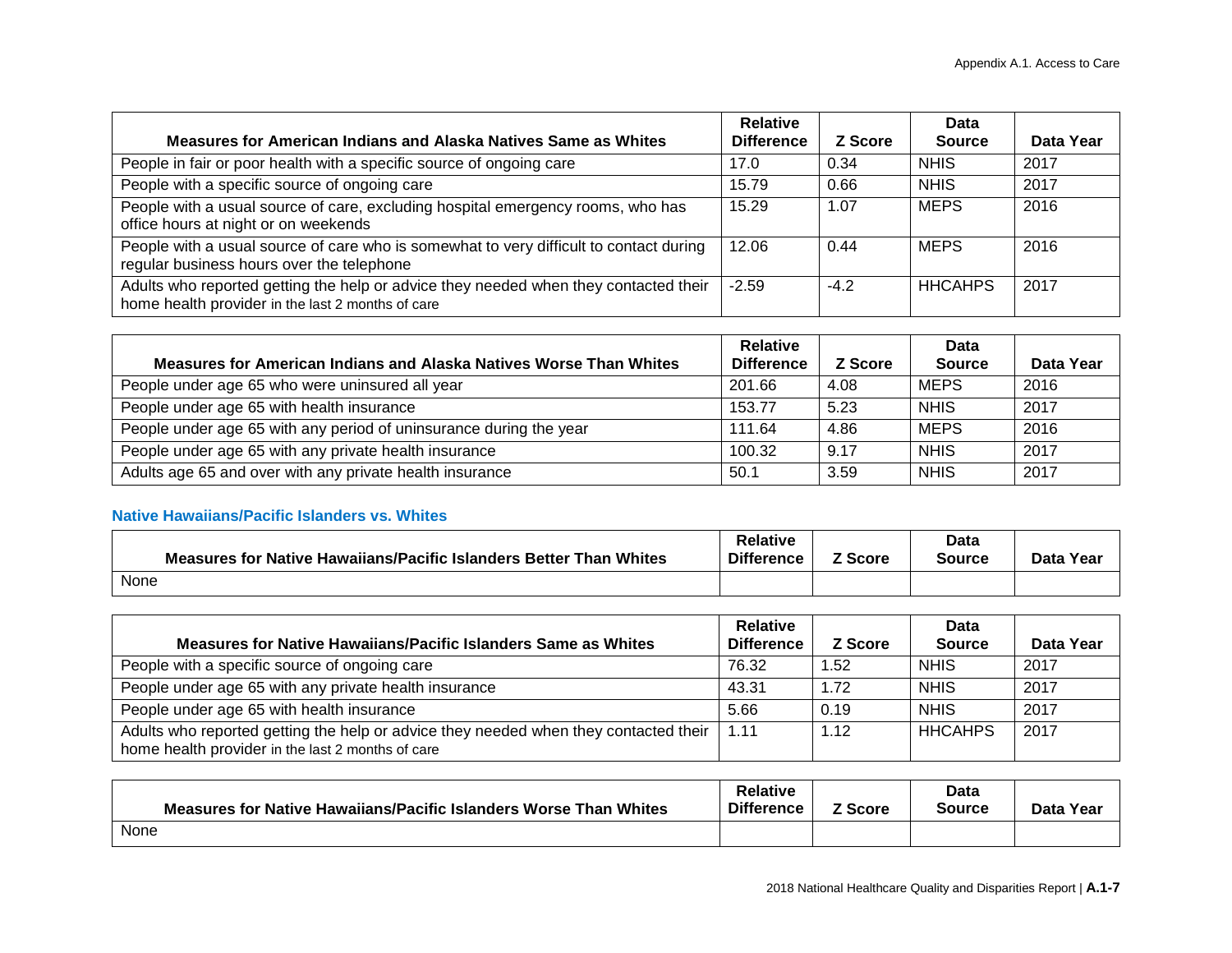#### **Hispanics vs. Non-Hispanic Whites**

|                                                                                                            | <b>Relative</b>   |         | Data          |           |
|------------------------------------------------------------------------------------------------------------|-------------------|---------|---------------|-----------|
| <b>Measures for Hispanics Better Than Non-Hispanic Whites</b>                                              | <b>Difference</b> | Z Score | <b>Source</b> | Data Year |
| People who were unable to get or delayed in getting needed prescription medicines in<br>the last 12 months | $-53.66$          | $-6.92$ | <b>MEPS</b>   | 2016      |
| People who were unable to get or delayed in getting needed medical care in the last<br>12 months           | $-38.68$          | $-4.69$ | <b>MEPS</b>   | 2016      |
| People who were unable to get or delayed in getting needed dental care in the last 12<br>months            | $-19.22$          | $-2.33$ | <b>MEPS</b>   | 2016      |

| <b>Measures for Hispanics Same as Non-Hispanic Whites</b>                                                                           | <b>Relative</b><br><b>Difference</b> | Z Score | Data<br><b>Source</b> | Data Year |
|-------------------------------------------------------------------------------------------------------------------------------------|--------------------------------------|---------|-----------------------|-----------|
| People with a usual source of care who is somewhat to very difficult to contact during<br>regular business hours over the telephone | 6.47                                 | 0.9     | <b>MEPS</b>           | 2016      |
| People with a usual source of care, excluding hospital emergency rooms, who has<br>office hours at night or on weekends             | 3.9                                  | 1.24    | <b>MEPS</b>           | 2016      |

| <b>Measures for Hispanics Worse Than Non-Hispanic Whites</b>                                                                                                                                  | <b>Relative</b><br><b>Difference</b> | Z Score | Data<br><b>Source</b> | Data Year |
|-----------------------------------------------------------------------------------------------------------------------------------------------------------------------------------------------|--------------------------------------|---------|-----------------------|-----------|
| People under age 65 who were uninsured all year                                                                                                                                               | 207.56                               | 11.94   | <b>MEPS</b>           | 2016      |
| People under age 65 with health insurance                                                                                                                                                     | 178.38                               | 16.01   | <b>NHIS</b>           | 2017      |
| Children who had any appointments for routine healthcare in the last 12 months who<br>sometimes or never got an appointment for routine care as soon as needed                                | 138.89                               | 4.14    | <b>MEPS</b>           | 2016      |
| People under age 65 with any private health insurance                                                                                                                                         | 123.17                               | 27.1    | <b>NHIS</b>           | 2017      |
| People under age 65 with any period of uninsurance during the year                                                                                                                            | 104                                  | 12.45   | <b>MEPS</b>           | 2016      |
| People in fair or poor health with a specific source of ongoing care                                                                                                                          | 85.88                                | 2.89    | <b>NHIS</b>           | 2017      |
| People with a specific source of ongoing care                                                                                                                                                 | 83.51                                | 9.48    | <b>NHIS</b>           | 2017      |
| Adults who needed care right away for an illness, injury, or condition in the last 12<br>months who sometimes or never got care as soon as needed                                             | 81.4                                 | 4.23    | <b>MEPS</b>           | 2016      |
| Children who had a doctor's office or clinic visit in the last 12 months and needed<br>care, tests, or treatment who sometimes or never found it easy to get the care, tests,<br>or treatment | 75.0                                 | 2.16    | <b>MEPS</b>           | 2016      |
| Adults who had a doctor's office or clinic visit in the last 12 months and needed care,<br>tests, or treatment who sometimes or never found it easy to get the care, tests, or<br>treatment   | 66.4                                 | 3.8     | <b>MEPS</b>           | 2016      |
| Adults age 65 and over with any private health insurance                                                                                                                                      | 62.55                                | 15.65   | <b>NHIS</b>           | 2017      |